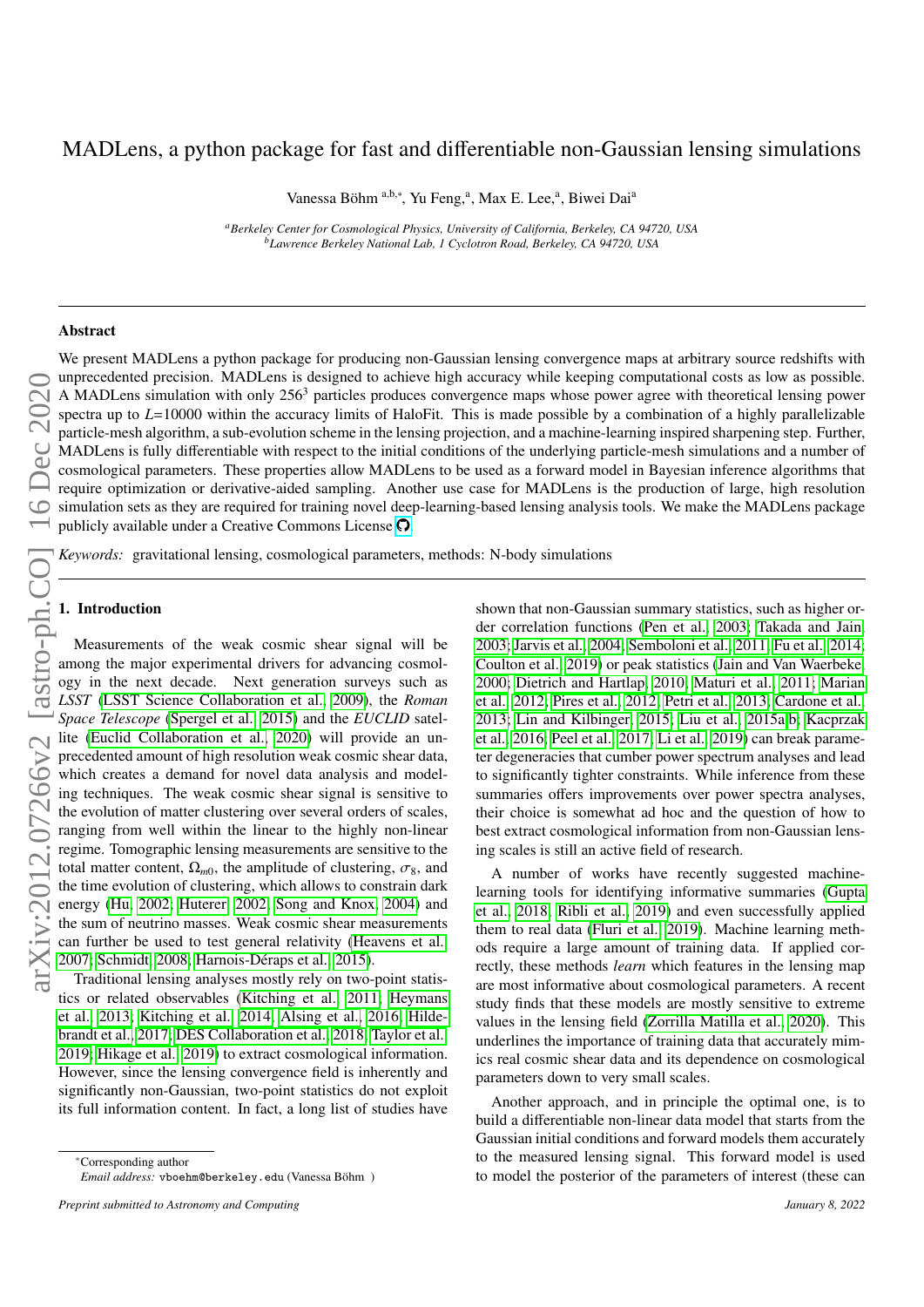be cosmological parameters, the modes of the initial field or the bandpowers of the initial power spectrum). Analyzing this posterior generally relies on powerful sampling or optimization schemes, which in turn require many model evaluations and the derivatives of the model with respect to the parameters of interest. Forward-model based inference schemes have been developed for a range of of observables in cosmology [\(Seljak, 1998;](#page-9-11) [Seljak et al., 2017;](#page-9-12) [Jasche and Kitaura, 2010;](#page-8-28) [Jasche and Wan](#page-8-29)[delt, 2013\)](#page-8-29) including weak cosmic shear (Böhm et al., 2017; [Porqueres et al., 2020\)](#page-9-13).

All of these new avenues for lensing analyses create the need for fast and differentiable simulations of the lensing field that at the same time accurately capture the nonlinear features of that field.

Realistic lensing simulations are challenging because a range of scales in the three dimensional matter distribution contribute to a single angular scale in the lensing field making even intermediate lensing scales sensitive to the non-linearity of structure formation on small scales [\(Jain and Seljak, 1997\)](#page-8-31). Accurate lensing simulations rely on lightcones constructed from high resolution N-body simulations. These N-body simulations must accurately resolve small scales, but must at the same time be large enough to produce lensing maps with an extent of several degrees.

A number of recent works have studied the applicability of deep generative models, in particular generative adversarial networks (GANs) for producing accurate lensing convergence maps at low computational costs [\(Mustafa et al., 2019;](#page-8-32) [Per](#page-9-14)[raudin et al., 2020\)](#page-9-14). These models do not aim at simulating the underlying physics, but are trained to mimic the training data to a degree where their output becomes indistinguishable from the training data for a neural network. While these early studies look promising, future research will have to show that these models indeed learn the correct data distribution or that using their outputs for inference leads to unbiased parameter posteriors. Another, more safeguard approach is to use machinelearning inspired techniques to boost the accuracy of low resolution N-body simulations [\(Dai et al., 2020;](#page-8-33) [Dai and Seljak,](#page-8-34) [2020\)](#page-8-34) and to construct lightcones from those. This is the avenue we have chosen in this work to create high resolution lensing simulations from approximate N-body solvers.

In this publication we describe a new, weak gravitational lensing package, MADLens. MADLens is a python package that allows to compute fully nonlinear lensing convergence maps at different source redshifts and low computational cost while accurately modeling the non-Gaussianity of the field down to scales of several tens of arcseconds. MADLens is built on top of a particle-mesh solver that evolves an initial linear density field into non-linear late time density fields. It provides derivatives with respect to the initial conditions of the particle-mesh simulation and a number of cosmological parameters through automated differentiation. MADLens fills the gap in the accuracy-speed space between computationally expensive, high accuracy lensing simulations and fast approximate simulations. In particular, MADLens correctly captures scales down to  $L=10000$  at a field of view (FOV) of  $6.2^{\circ}$  with per-<br>cent level precision at a runtime of  $30$  seconds on  $32$  processes cent level precision at a runtime of 30 seconds on 32 processes.

MADLens can be run at different levels of resolution and approximations, allowing the user to choose the speed to accuracy trade-off that is optimal for their application.

We begin this paper with a brief introduction of the cosmological-scale weak lensing formalism and our notation in Section [2.](#page-1-0) This is followed by a in depth discussion of the package design in Section [3.](#page-2-0) We demonstrate the packages abilities in a number of tests in Section [4](#page-2-1) and conclude with a summary and outlook in Section [5.](#page-5-0) [Appendix A](#page-5-1) provides details on the novel feature of differentiability with respect to cosmological parameters.

#### <span id="page-1-0"></span>2. Weak Gravitational Lensing, Notation and Conventions

Weak gravitational lensing observations provide insight into the projected matter density distribution between an observer and a source through correlated image distortions. Here, we provide a brief overview and define our usage of the lensing kernel, lensing convergence, and power spectrum of cosmic shear used throughout MADLens (for a detailed discussion of weak gravitational lensing and especially cosmic shear, see [Bartel](#page-8-35)[mann and Maturi](#page-8-35) [\(2017\)](#page-8-35); [Kilbinger](#page-8-36) [\(2015\)](#page-8-36); [Bartelmann and](#page-8-37) [Schneider](#page-8-37) [\(2001\)](#page-8-37)).

The image of a source galaxy at a comoving distance  $\chi_s$  is<br>storted along the line of sight by some lensing potential  $\Psi$ distorted along the line of sight by some lensing potential Ψ. The potential of an extended lens under the Born approximation representing all density fluctuations along a line of sight at some angular position  $\vec{\theta}$  can be found by integrating individual Weyl potentials  $\Phi$  up to the comoving distance of the galaxy,

$$
\Psi(\vec{\theta}) = \frac{2}{c^2} \int_0^{\chi_s} d\chi \frac{\chi_s - \chi}{\chi_s \chi} \Phi(\chi_{\vec{\theta}}, \chi), \tag{1}
$$

where  $\chi_{\vec{\theta}}$  is the angular perpendicular component of the potential and  $\chi$  is the parallel component. The lensing deflection and tial and  $\chi$  is the parallel component. The lensing deflection and convergence are defined as,

<span id="page-1-1"></span>
$$
\vec{\alpha} = \vec{\nabla}\Psi,
$$
  
\n
$$
2\kappa = \nabla^2\Psi,
$$
\n(2)

where the derivatives are taken with respect to  $\vec{\theta}$ . Using the Poisson equation and neglecting derivative along the line-ofsight direction, the lensing convergence can be rewritten as,

$$
\kappa(\theta) = \frac{1}{2} \nabla^2 \Psi(\theta) = \frac{3H_0^2 \Omega_{m0}}{2c^2} \int_0^{\chi_{\text{lim}}} \frac{d\chi}{a(\chi)} q(\chi) \delta(\chi \theta, \chi) \tag{3}
$$

$$
q(\chi) = \int_{\chi}^{\chi_{\text{lim}}} d\chi' n(\chi') \frac{\chi(\chi' - \chi)}{\chi'}, \tag{4}
$$

where  $\delta$  represents the density contrast from the mean density,  $H_0$  is the Hubble parameter and *q* is the lensing kernel describing the projection of sources selected by the redshift selection function  $n(\chi')$ . MADLens evaluates the integral in Eq. [3](#page-1-1) numer-<br>ically. The most commonly used summary statistic in lensing ically. The most commonly used summary statistic in lensing analyses that can also be computed analytically is the power spectrum. To compute the convergence power spectrum we use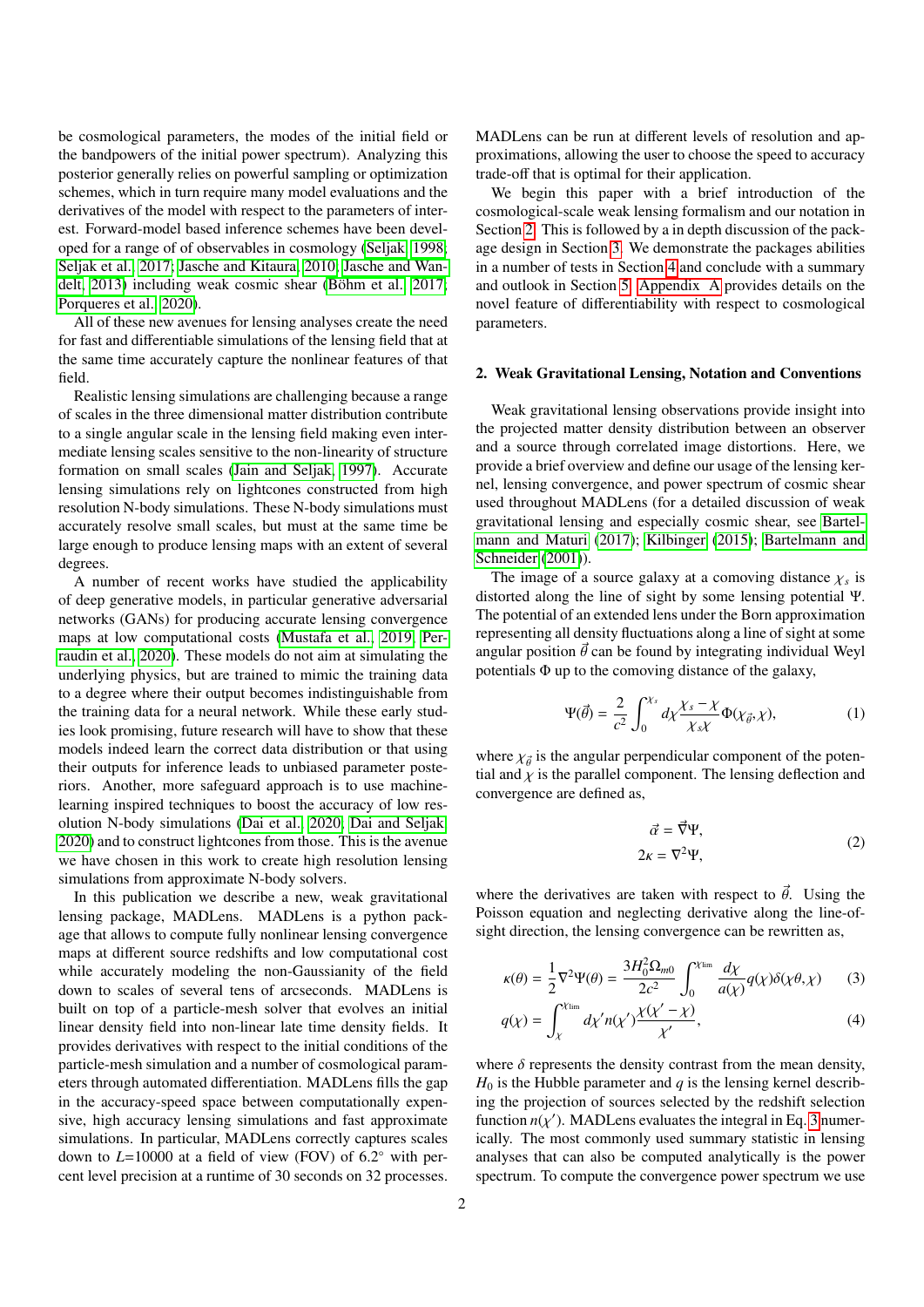Limber's approximation and the flat sky approximation which are both valid on intermediate and small scales,

<span id="page-2-3"></span>
$$
C_L^{k\kappa} = \left[\frac{3H_0^2 \Omega_{m0}}{2c^2}\right]^2 \int_0^{\chi_s} d\chi \left(\frac{\chi_s - \chi}{\chi_s}\right)^2 P_m \left(k = \frac{l + 0.5}{\chi}, z(\chi)\right). \tag{5}
$$

Since the lensing power spectrum is very sensitive to nonlinear corrections to the matter power spectrum, we use HaloFit [\(Takahashi et al., 2012\)](#page-9-15) to model  $P_m(k)$  throughout this paper.

#### <span id="page-2-0"></span>3. MADLens package design

The MADLens package is based on FastPM [\(Feng et al.,](#page-8-38) [2016\)](#page-8-38), a highly scalable particle-mesh solver, that evolves particle positions through a kick and drift scheme enforcing correct linear displacement in each step. FastPM has been implemented in C and Python and two versions of FastPM support automatic differentiation, including the MPI based version used in this work, and the recently published FlowPM [\(Modi](#page-8-39) [et al., 2020\)](#page-8-39) package, which is based on TensorFlow. A FastPM particle-mesh simulation requires the choice of a particle-mesh resolution, equivalent to the number of particles in the simulation, the force resolution, the resolution of the grid onto which the particles are painted to compute the forces, the box size of the simulation and the number of steps in which the particle positions are evolved. The initial conditions and particle evolution depend on the cosmological parameters  $\sigma_8$  and  $\Omega_{m0}$ .

MADLens runs a FastPM simulation. As the simulation evolves, MADLens projects the particles in the simulation weighted by the lensing kernel at each simulation step to 2D meshes at the desired source redshifts. The field of view, i.e. the size of the convergence map, and its resolution can be set by the user given the simulation box covers the entire field of view at the most distant source redshift. Each FastPM step evolves particles in redshift steps, ∆*z<sup>i</sup>* = *z<sup>i</sup>*+1−*z<sup>i</sup>* . MADLens constructs the lightcone by translating these redshifts into distances  $\Delta \chi_i = \chi_{i+1} - \chi_i$  and projecting particles at the correct evolution step corresponding to that distance onto the convergence map. If the distance between two simulation steps is larger than the extent of the box, the box is replicated at the same redshift as often as is needed to fill the entire extent. In order to avoid spurious correlations, the simulations box is rotated before being repeated. In these techniques, MADLens is constructed similarly to other lightcone packages. We provide an overview of all MADLens parameters that can be set by the user in table [1.](#page-3-0)

To reach extraordinary accuracy at low computational costs, MADLens employs two special techniques:

• Particle Gradient Descent (PGD) [\(Dai et al., 2018\)](#page-8-40) is an additional particle evolution step that corrects for the difference between particle distributions in a low resolution simulation and a high resolution simulation. The correction is applied after each simulation step. PGD introduces 5 additional nuisance parameters, which are fitted on training simulations. PGD allows simulations to run at lower resolution while still obtaining results that are comparable and highly correlated with a high resolution simulation.



Figure 1: A MADLens convergence map at *<sup>z</sup>*=1.0, based on a 3D simulation of side length 256 Mpc/h and 256<sup>3</sup> particles. The 2D lensing map has an angular extent of  $6.2^{\circ}$ . It was down-sampled to a map of pixel size 43 arcsec and<br>Nyquist frequency  $I = 15000$ . The Non-Gaussianity is clearly visible by eye Nyquist frequency *L*=15000. The Non-Gaussianity is clearly visible by eye.

<span id="page-2-2"></span>• A sub-evolution step allows for a massive reduction of the number of simulations steps. When using sub-evolution, particles are evolved according to the redshift of their position within the simulation box before projection, rather than by the redshift of the FastPM step.

Finally, MADLens is made differentiable through numerically accurate tape-based automatic differentiation. Specifically it uses the Virtual Machine Automated Differentiation package (VMAD). VMAD builds a graph that is traversed for the model evaluation, during which all operations are recorded on a sequential tape. Gradient graphs generated from the tape are used to compute Jacobian vector products  $(J_{ij}v_j)$  and vector Jacobian products  $(v_i J_{ij},$  commonly referred to as back-propagation). MADLens is made available in two variants. In its main version it is built to provide differentiability with respect to the initial, Gaussian modes of the simulation. A second package version, that is included in this release, adds differentiability with respect to the cosmological parameters,  $\Omega_{m0}$  and  $\sigma_8$ . Differentiability with respect to the PGD paramaters  $(k_l, k_s, \alpha_0, \mu)$ <br>will be included in a future release will be included in a future release.

# <span id="page-2-1"></span>4. Results

We analyze the performance of MADLens, the PGD enhancement, the sub-evolution scheme and computation times as well as the accuracy of the gradient computation. Testing the accuracy of MADLens output is challenging, because of the lack of a ground truth. We will use theoretical power spectra based on Halofit matter power spectra and high resolution runs for comparison. These can serve as a reasonable baseline, but as should become evident from our analysis, should not be mistaken for the ground truth.

In Figure [1](#page-2-2) we show an example of a convergence map produced with MADLens. The non-Gaussian structure is clearly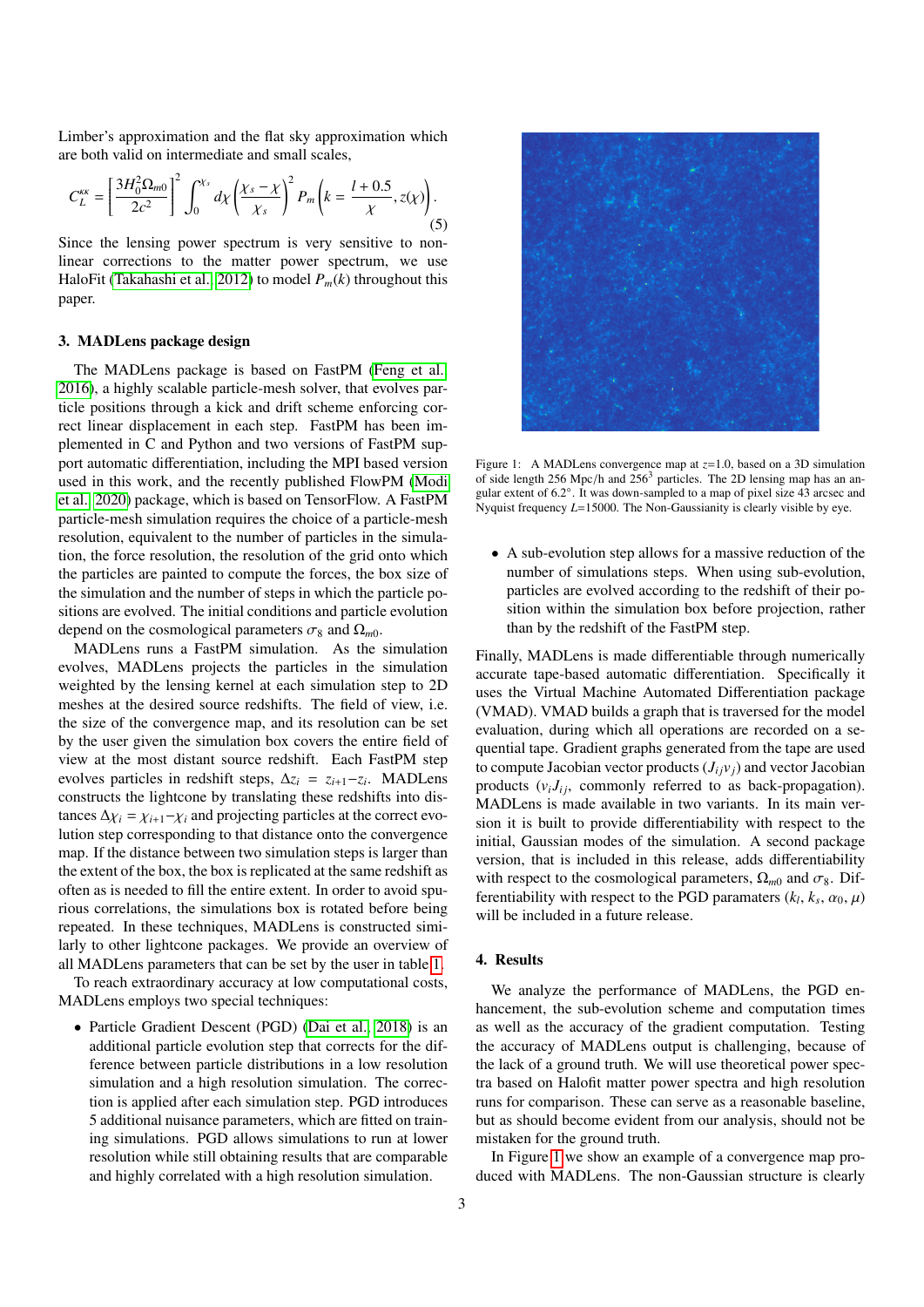| Parameter            | Description                                | Typical Value(s)           |
|----------------------|--------------------------------------------|----------------------------|
| BoxSize              | side length of the simulation box          | 128-1024 Mpc/h             |
| <b>N</b> mesh        | resolution of the particle-mesh simulation | $64^3 - 512^3$             |
| B                    | force resolution factor                    | $\mathfrak{D}$             |
| <b>N</b> steps       | number of steps in the FastPM simulation   | $11 - 40$                  |
| N_maps               | number of output maps                      | >1                         |
| Nmesh <sub>2</sub> D | resolution of the convergence map          | $256^2 - 2048^2$           |
| BoxSize2D            | size of the convergence map in degrees     | $2.5^{\circ} - 22^{\circ}$ |
| zs_source            | list of source redshifts                   | $0.3 - 2.0$                |
| Omega_m              | total matter density                       | 0.32                       |
| sigma_8              | amplitude of matter fluctuations           | 0.82                       |
| <b>PGD</b>           | whether to use PGD enhancement or not      | True/False                 |
| interpolation        | whether to use the sub-evolution scheme    | True/False                 |

<span id="page-3-0"></span>Table 1: List of MADLens simulation parameters that can be set by the user and their typical values.



<span id="page-3-1"></span>Figure 2: PDF of convergence values in the map in Figure [1.](#page-2-2) The distribution is clearly non-Gaussian with a pronounced skewness. A lognormal  $\chi^2$  fit<br>to the distribution (green) approximates its shape to some extent but does not to the distribution (green) approximates its shape to some extent but does not accurately capture the tails.

visible by eye and also evident in the corresponding histogram in Figure [2.](#page-3-1) The map resolves sub arcmin scales and extends over more than 6◦ on the sky showing that MADLens overcomes one of the key challenges in lensing simulations: the accurate modeling of both large and small scales.

We compare the histogram of pixel values in Figure [2](#page-3-1) with a log-normal distribution. Log-normal distributions have been used in the past to model lensing PDFs, but are not strictly theoretically motivated. The log-normal fit captures the rough shape of the distribution, but underestimates the probability of high values and overestimates the probability of low values.

## <span id="page-3-3"></span>*4.1. Accuracy*

In Figure [3](#page-3-2) we compare the power spectra measured from MADLens outputs at different source redshifts with the analytical model of Eq. [5](#page-2-3) based on a HaloFit matter power spectrum. For this comparison we average the power spectra of five simulations to reduce the variance. Overall we find that the MADLens power spectra trace the theoretical predictions well within 10% up to scales of a few thousand. At very small scales shot noise starts to contribute significantly to the power. To put the importance of this shot noise into perspective we further plot the experimental noise level expected in a typical future experi-



<span id="page-3-2"></span>Figure 3: MADLens outputs (box length 512 Mpc/h,  $512<sup>3</sup>$  particles, with subevolution and PGD enhancement) for different source redshifts but same initial conditions (no shot noise subtraction). The measured power spectra agree with theoretical predictions up to very high wavenumbers independent of the source redshift. Lower source redshifts show slightly higher shot noise due to the lower number of particles that contribute to the projection. For comparison we plot the experimental noise for a typical galaxy density expected for future lensing experiments (pink dashed-dotted line and shaded area), showing that areas with significant shot noise contribution lie well within the experimental noise dominated regime.

ment, such as LSST, and find that the shot noise is subdominant to the expected noise levels in real data.

Figure [4](#page-4-0) delves further into the comparison with theoretical power spectrum and quantification of the shot noise. We translate the HaloFit accuracy (5% for  $k \le 1$  h Mpc<sup>-1</sup> at  $0 \le z \le 10$ and 10% for  $1 \le k \le 10$  hMpc<sup>-1</sup> at  $0 \le z \le 3$ ) into accuracy in the lensing power spectrum and show these intervals as gray bands. The MADLens power spectrum lies well within these bands up to wavenumbers of a few thousand, where it becomes dominated by shot noise. We estimate the shot noise level by running a number of MADlens simulations with random particle positions (dark gray line) and subtract the result from the MADLens power spectrum (dark blue). The result lies within the HaloFit accuracy up to *L*=10000.

Figure [5](#page-4-1) shows that the PGD enhancement allows to reach these high accuracies at much lower computational cost than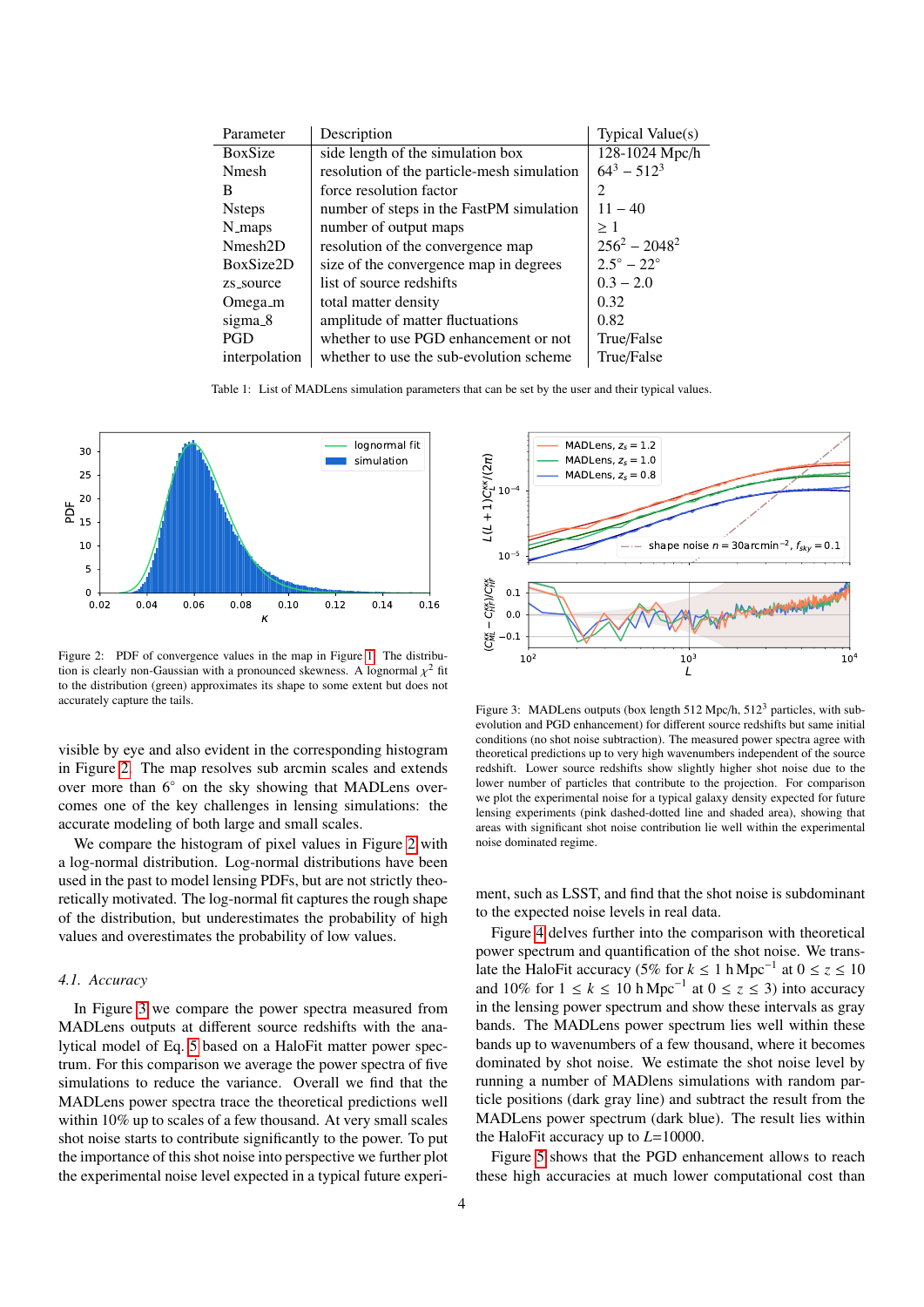

<span id="page-4-0"></span>Figure 4: Shot noise and comparison to a theoretical convergence power spectrum based on a HaloFit matter power spectrum: The MADLens simulation traces the HaloFit power spectrum within the accuracy of HaloFit (gray band). At high wavenumbers (*L*>4000) the shot noise (dark gray line) that is due to the small number of particles in the simulation  $(256<sup>3</sup>)$  starts to contribute significantly to the signal. After subtraction of the shot noise, the convergence power lies well within the uncertainty band up to *L*=10000.



<span id="page-4-1"></span>Figure 5: The PGD enhancement recovers lensing power on small scales in a low resolution simulation: We show a comparison between the convergence power spectra of a MADLens simulation with 512<sup>3</sup> particles in a box of side length 512 Mpc/h that was run with PGD enhancement (light green) and an otherwise identical simulation with 8 times more particles that was run without PGD (orange). The latter corresponds to a setting used in some state-of-the-art simulations. The PGD enhanced simulation tracks the theory power spectrum (dark green) well beyond *L*=1000, while the standard simulation suffers from a significant loss in power on small scales.

conventional lensing simulations. We compare the output of MADLens simulations at a resolution of 1 particle per Mpc/h cubed to a conventional simulation (MADLens without PGD) with an eight times higher resolution. The higher resolution simulation not only requires about eight times more memory, but also takes more than twice as long. The high resolution run is of comparable resolution to other state-of-the-art lensing simulations which have been used for cosmological parameter inference studies [\(Liu et al., 2018\)](#page-8-41), but the lower resolution MADLens simulation traces the theoretical convergence power spectrum up to much higher wavenumbers.

In Figure [6](#page-4-2) we show cross correlations defined by

$$
r(L) = \frac{C_L^{XY}}{\sqrt{C_L^{XX} C_L^{YY}}},\tag{6}
$$



<span id="page-4-2"></span>Figure 6: Cross correlation between a low resolution MADLens run with and without PGD enhancement, and a simulation with 8 times more particles and no PGD enhancement (same as Fig [5\)](#page-4-1). The PGD enhancement increases the cross correlation on intermediate scales demonstrating that PGD moves particles in a physically sensible way. Note that the high resolution simulation is not the *truth* as it lacks a significant amount of power on small scales.



<span id="page-4-3"></span>Figure 7: The sub-evolution scheme corrects for a systematic overestimation in power that occurs when snapshots are projected at the end of every FastPM step instead of at the exact position/redshift that corresponds to their distance to the observer (light blue). While the discrepancy can be reduced by using more simulation steps and hence higher computational cost (light red), a subevolution step before each projection significantly improves the output at a fixed number of simulation steps (dark blue and red).

where *X* is the high resolution run without PGD enhancement, and *Y* are lower resolution MADLens outputs that have either been produced with or without PGD enhancement. As expected, the PGD enhanced lower resolution map shows higher correlation (dark blue) with the high resolution run than the one without enhancement (light blue) on intermediate scales. The results of this cross correlation analysis must be taken with a grain of salt: since the high resolution run is suffering from a significant lack of power on small scales, this could also be an indication of inaccurate particle positions. A lower cross correlation on small scales simply states that the simulations differ significantly, but does not show which one is more correct.

The accuracy of MADLens is further boosted by a subevolution projection scheme, where particles are moved to the position corresponding to their actual distance to the observer before being projected on the lensing map. We illustrate the efficacy of this scheme in Figure [7.](#page-4-3) An 11-step simulation naturally overestimates the total lensing power (light blue). The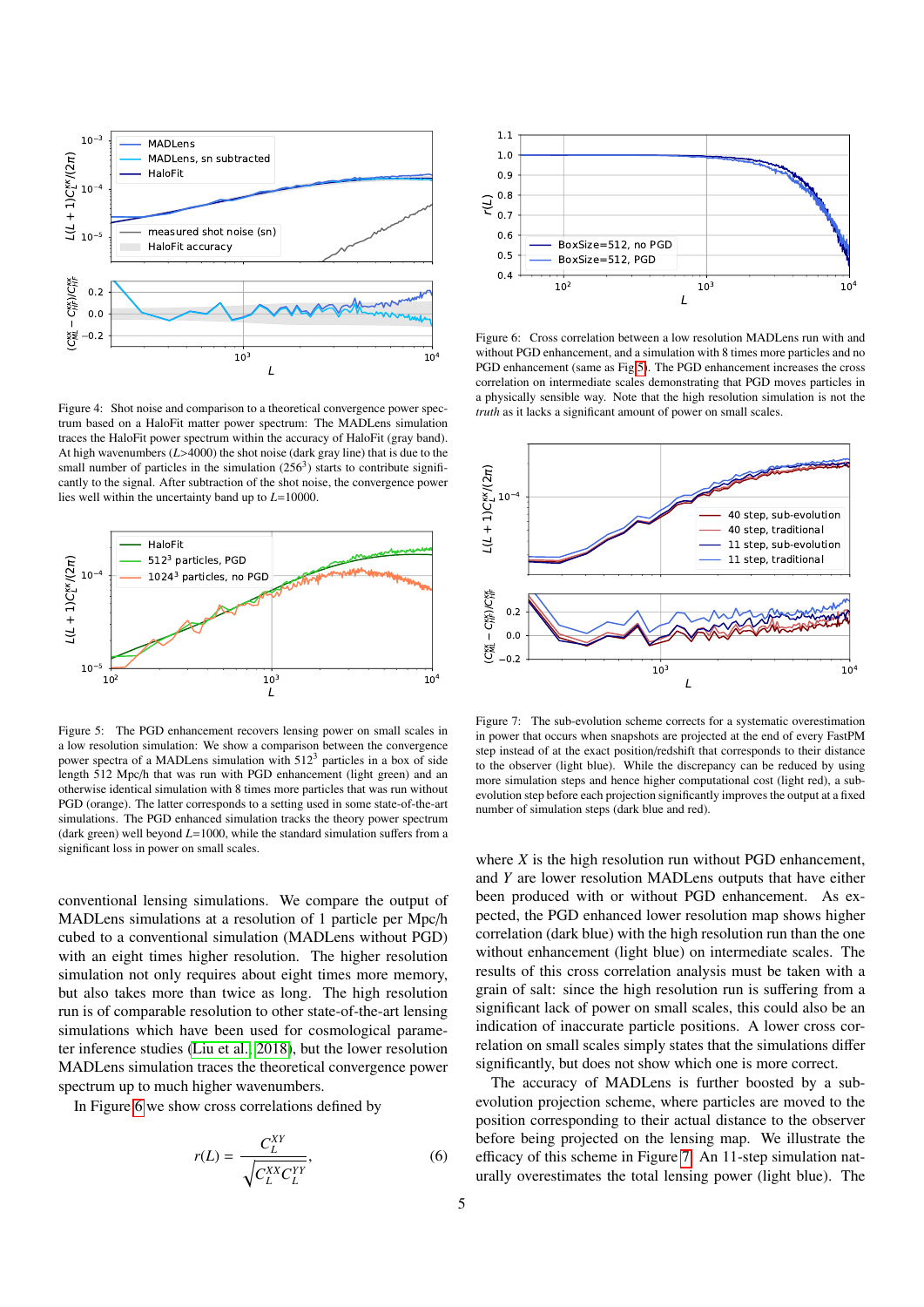sub-evolution scheme is able to correct for this overestimation up to scales *<sup>L</sup>*>2000 (dark blue). In a 40 step simulation the discrepancy between actual particle positions and their true evolution stage is smaller (light red), however, even the accuracy of a 40 step simulation can be enhanced by the sub-evolution scheme (dark red).

The MADLens derivatives have been thoroughly tested and verified with VMAD built-in test functions. Here we show that the derivatives are accurate by means of a single example: we build a finite difference test by slightly changing a single pixel value in the initial field. We then take the difference of the output maps generated from runs with slightly different values in this initial pixel and compare it with the output of the Jacobianvector-product (Jvp), where the vector encapsulates the change in the initial field. If the Jvp vector product is correct, the result should agree with the difference of the output maps. That this is indeed the case is shown in Figure [8.](#page-6-0) The first two panels show the Jvp and the finite difference result, respectively. They are indistinguishable by eye. The next panel shows the difference between the first two panels, revealing insignificant numerical inaccuracies, five magnitudes smaller than the signal. In the last panel we compare the outputs in terms of their histograms, finding again an excellent match.

#### *4.2. Run times*

We conducted timing tests for MADLens on Intel® Xeon® Processors E5-2698 v3 (NERSC Cori Haswell nodes), and show results in Figures [9](#page-6-1)[-12.](#page-7-1) A single MADLens simulation that achieves accuracies as shown in the last section takes of the order of 10-60 seconds on 32 processes. The scaling of the run-time with source redshift is roughly linear and reducing the number of particles by a factor of 8 reduces the run-time to about one third (Figure [9\)](#page-6-1).

The computation time can be further reduced by paralellizing on up to 128 processes, after which the communication overhead starts to dominate the time budget (Figure [10\)](#page-6-2).

Reducing the number of FastPM steps leads to significant savings in run time as we demonstrate in Figure [11.](#page-6-3) A conventional lightcone code requires about 40 steps in order to reach percent accuracies in the lensing power spectrum up *L*≈1000. With PGD enhancement and sub-evolution scheme, MADLens reaches percent accuracies up to *L*=2000 with only 11 FastPM steps: a factor of 3 in time-savings.

The use of back-propagation to calculate the derivatives results in run times that are similar to the forward model. This is shown in Figure [12,](#page-7-1) where we find run times of 1.1-1.6 times the run time of the forward model for either Jvp and vJp.

## <span id="page-5-0"></span>5. Summary & Outlook

We have presented MADLens, a fully differentiable python package for producing non-Gaussian convergence maps of weak gravitational lensing on cosmological scales. MADLens reaches unprecedented accuracy even when compared to many non-differentiable lensing simulations, and operates at run times of the order of 2-20 below conventional N-body simulation based lightcone packages. These advancements are made

possible by several features, including a machine learning inspired post processing step, that allows the N-body simulation to run at a lower resolution and with less steps without paying a significant penalty in accuracy. Taking the derivative through a MADLens simulation with respect to the initial modes of the N-body simulation and the two key cosmological parameters  $\sigma_8$  and  $\Omega_{m0}$  is made possible through back-propagation. This means that evaluating the derivatives has comparable computational cost as the forward simulation. With these features MADLens constitutes a milestone towards the development of fully differentiable inference pipelines for weak cosmic shear. In the future MADLens will be integrated into the tensorflowbased FlowPM framework. Package updates will also feature differentiability with respect to nuisance parameters, such as the PGD parameters.

In the interest of scientific advancement and reproducibility, we make the MADLens package publicly available on github  $<sup>1</sup>$  $<sup>1</sup>$  $<sup>1</sup>$ .</sup>

### Acknowledgements

This research used resources of the National Energy Research Scientific Computing Center (NERSC), a U.S. Department of Energy Office of Science User Facility operated under Contract No. DE-AC02-05CH11231. The authors thank Uros Seljak for useful discussions and feedback and Francois Lanusse for testing of the package and helpful feedback.

## <span id="page-5-1"></span>Appendix A. Differentiability with respect to Cosmological Parameters

Since the forward model itself depends on cosmological parameters through the evolution of particle positions and the angular diameter distance which enters the lensing projection, an accurate inference algorithm needs to take these dependencies into account. To this end MADLens provides the additional functionality of derivatives with respect to the cosmological parameters  $\Omega_{m0}$  and  $\sigma_8$ .

This novel application of derivatives requires both power spectra, particle evolution, and comoving distance calculations written as functions of cosmological parameters. The comoving distance calculation and derivative are trivial, and we use the standard definition [\(Peebles, 1993\)](#page-8-42),

$$
\chi = \frac{c}{H_0} \int_0^z \frac{dz'}{E(z')^{1/2}},
$$
\n(A.1)

where  $E = \Omega_{m0}(1+z)^3 + \Omega_{k0}(1+z)^2 + \Omega_{\Lambda 0}$ . For a flat cosmology, we take  $\Omega_{k0} \sim 0$  and  $\Omega_{\lambda 0} \sim 1 - \Omega_{m0}$ .

For the power spectrum that is applied to the initial density field, we use the transfer function defined in [\(Eisenstein](#page-8-43) [and Hu, 1999\)](#page-8-43) (EH-Transfer) with the inclusion of baryonic acoustic oscillation (BAO) wiggles. This is much simpler and

<span id="page-5-2"></span><sup>1</sup>https://github.com/VMBoehm/MADLens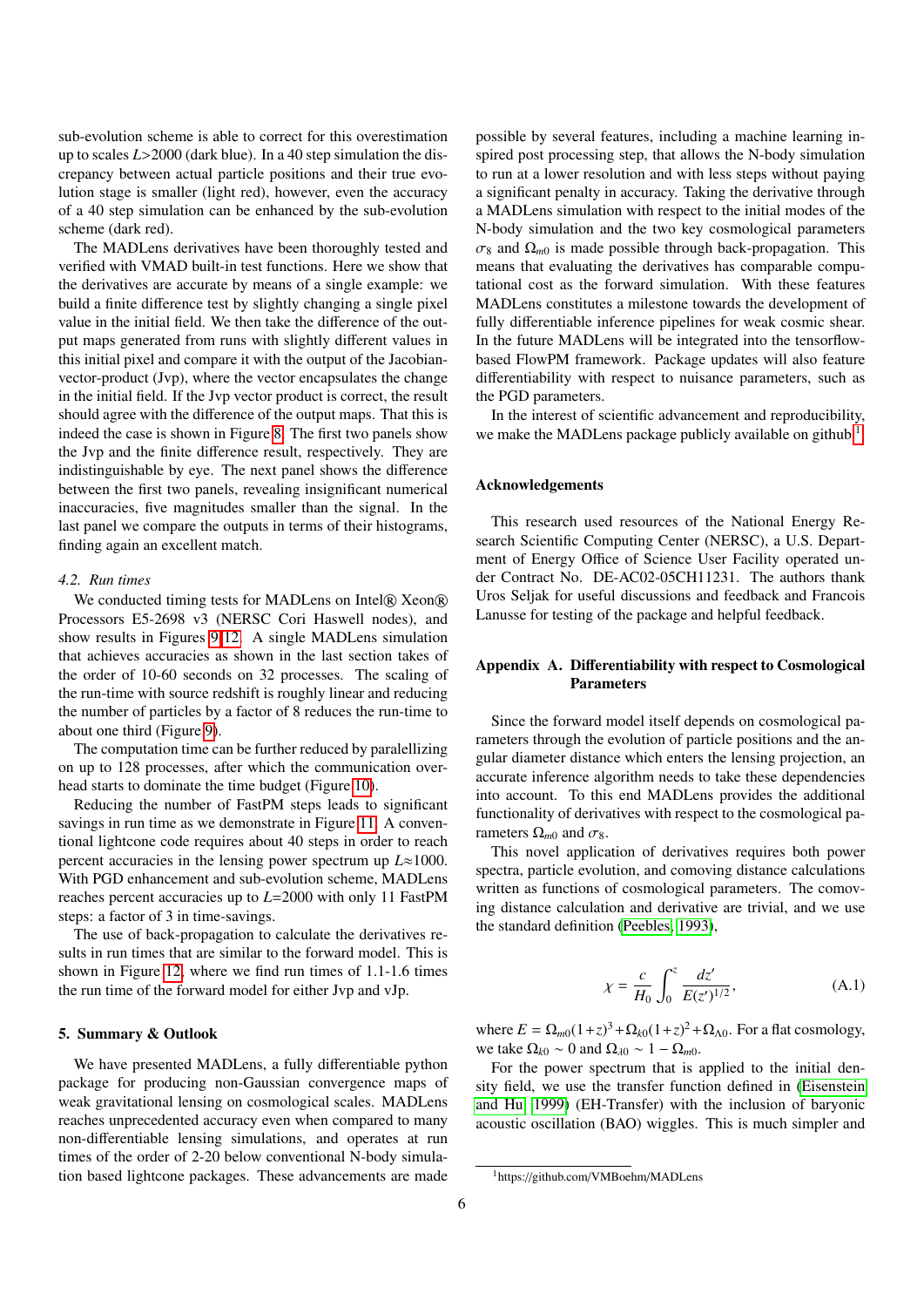

<span id="page-6-0"></span>Figure 8: The MADLens automated derivative agrees excellently with the result of finite differencing. To show this here, we measure the response of the convergence map by slightly changing the initial field in a single pixel. The corresponding MADLens Jacobian-vector-product in the first plot and the finite difference result in the second plot agree to the order of  $10^{-5}$ , as can be seen in the difference map (third plot) and by comparing their histograms (fourth plot).



<span id="page-6-1"></span>Figure 9: Computation time for a single simulation run with 11 steps and a box size of 256 Mpc/h for different source redshifts. We compare a run with 256<sup>3</sup> particles (res = 1 [h/Mpc]<sup>3</sup>) particles to a run with  $128<sup>3</sup>$  particles (res = 0.125 [h/Mpc]<sup>3</sup>). All simulations were run on a single node with 32 processes  $0.125$  [h/Mpc]<sup>3</sup>). All simulations were run on a single node with 32 processes in this test in this test.

computationally less involved than obtaining gradients of standard Boltzmann solvers with respect to cosmological parameters. Compared to the the matter power spectrum obtained from the Boltzmann package, CLASS [\(Blas et al., 2011\)](#page-8-44), which is used for cosmological calculation throughout MADLens, we find discrepancies at a maximum of the ∼ 5% level. We find that by using the EH-transfer, we slightly overestimate power on all scales with he largest discrepancies at those corresponding to BAO wiggles.

To show that this overestimation is within reason, we generate multiple convergence maps with both the CLASS and differentiable Eisenstein and Hu power spectrum. We show the absolute difference of the power spectra of these maps in Figure [A.13](#page-7-2) and plot the cosmic variance for comparison. We find that the difference lies below the  $1\sigma$  limit which we take to imply that our implementation of the EH-transfer function and power describes the initial spectrum well within the required accuracy.

The particle initial conditions and evolution, too, is dependant on the cosmology and we use a finite differencing scheme on the Lagrangian Perturbation Theory initial conditions, as well as the momentum and position updates in FastPM. This allows the computation of approximate, and accurate, deriva-



<span id="page-6-2"></span>Figure 10: Scaling of the computation time with the number of processes for a 256<sup>3</sup> particle/ 256 Mpc/h box simulation. Different lines represent different source redshifts.



<span id="page-6-3"></span>Figure 11: A comparison of different settings of the simulation package in terms of computation time. Using an 11 step simulation instead of a 40 step simulation reduces the computation time by more than a factor of 3. This reduction in computation time without paying a significant penalty in simulation accuracy is made possible by the PGD enhancement and the sub-evolution step. Neither of those enhancements change the computations times significantly (green and light blue lines). All simulations in this test were run with 256<sup>3</sup> particles and a 256 Mpc/h box.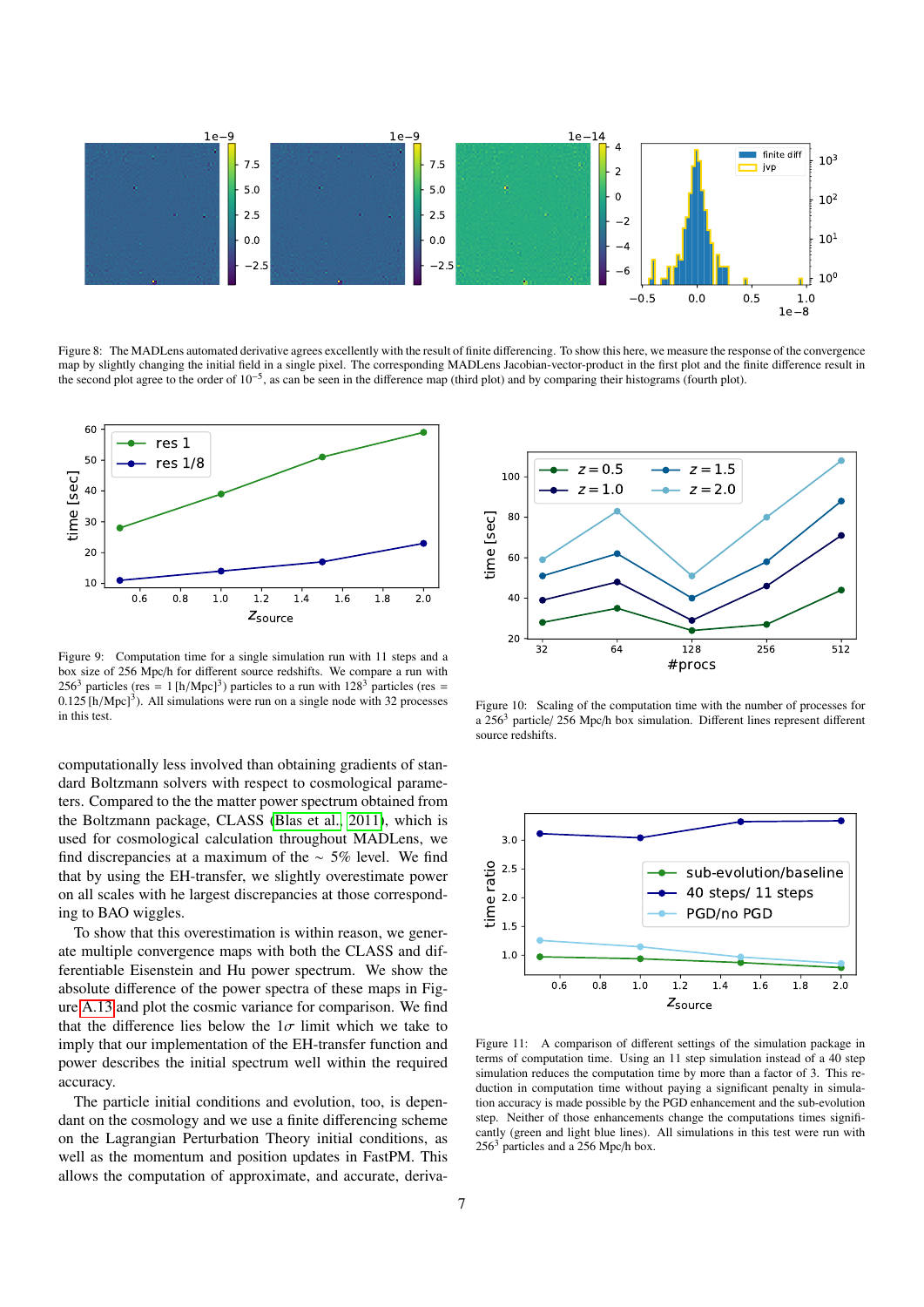

<span id="page-7-1"></span>Figure 12: Computation time of vector-Jacobian (vJp) and and Jacobian-vector product (Jvp) in units of computation time of the forward model for different source redshifts. The vJp and Jvp require only slightly longer computation times than the forward model.



<span id="page-7-2"></span>Figure A.13: We calculate 20 convergence maps using both CLASS and Eisenstein & Hu transfer functions and see a strong agreement in values. The percent error of the power with respect to the CLASS transfer function convergence maps (red line) remains below the cosmic variance (dotted black line) for most modes with negligible deviations above at small scales.

tives for the initial conditions, kick, and drift factors without the need for analytical solutions to the derivatives with respect to  $\Omega_{m0}$ . This method works by storing the finite difference of a function on the gradient tape, and caches the cosmology variables to avoid re-computation of the particle mesh. During forward propagation, the function is run as normal, and during back propagation two cached cosmology objects with perturbed parameter values are used to compute the finite difference. This scheme can be made applicable to any function which is not highly sensitive to parameters, and while we use the analytic solution for derivatives such as the EH-transfer function, it should be noted that it is feasible to apply the finite differencing method to linear power and cosmology methods from Boltzmann codes such as CLASS.

Similar to the finite difference test in section [4.1,](#page-3-3) we test the accuracy of the Jvp for  $\sigma_8$ . We add and subtract a small offset  $\delta$ from  $\sigma_8$  ( $\delta = 10^{-10}$ ), compute convergence maps from both of these configurations and take their difference. We then compare this to the Jvp at the central  $\sigma_8$  value with a vector of  $2\delta$  to multiply the Jacobian. The resulting histograms are shown in Figure [A.14.](#page-7-3) The derivative of  $\sigma_8$  is in excellent agreement with the finite differencing result.

While  $\sigma_{8}^{2}$  only enters linearly, the model's dependence on



<span id="page-7-3"></span>Figure A.14: We show that the automated derivative and finite differencing agree well for  $\sigma_8$ . We used a small offset  $\delta = 10^{-10}$  and histogram the finite differenced convergence maps (*blue*) and Jvp outputs (*gold*)



<span id="page-7-4"></span>Figure A.15: On each scale, the finite difference and automated derivative of  $\Omega_{m0}$  agree to high accuracy. We show this by randomly selecting 3 modes to excite individually while setting all other modes to zero. In this plot, each line corresponds to the cross correlation between convergence maps generated when each of these selected modes is set to one, while the rest of the field is set to 0 for a  $64<sup>3</sup>$  mesh, and the corresponding Jvp. The indices used are specified in the legend. We find that irrespective of index choice, these correlations agree at the  $10^{-5}$  level.

 $\Omega_{m0}$  is more complicated. The derivative with respect to  $\Omega_{m0}$ therefore requires a more in depth testing to ensure accurate derivatives are being taken. We test the Jacobian against finite differencing results for multiple modes individually. In Figure [A.15,](#page-7-4) we show the results of cross-correlating the finite difference results with the Jvp outputs and verify the accuracy of the automated derivative.

As a check for the vJp against  $\Omega_{m0}$ , we construct a scalar by computing the finite differencing of the sum of the squared convergence maps and ensure that this value is equal to the vJp when the central convergence map is used as the vector in automated differentiation.

$$
\frac{\sum_{i=0}^{N} \kappa_{i,+\delta}^2 - \sum_{i=0}^{N} \kappa_{i,-\delta}^2}{2\delta} = 2\nu j p_{\Omega_{m0}}(\nu = \kappa)
$$
 (A.2)

We find that the values agree at the  $\sim$  5% level irrespective of the choice of  $\delta$ .

#### References

<span id="page-7-0"></span>Justin Alsing, Alan Heavens, and Andrew H. Jaffe et al. Hierarchical cosmic shear power spectrum inference. MNRAS, 455(4):4452–4466, February 2016. doi: 10.1093/mnras/stv2501.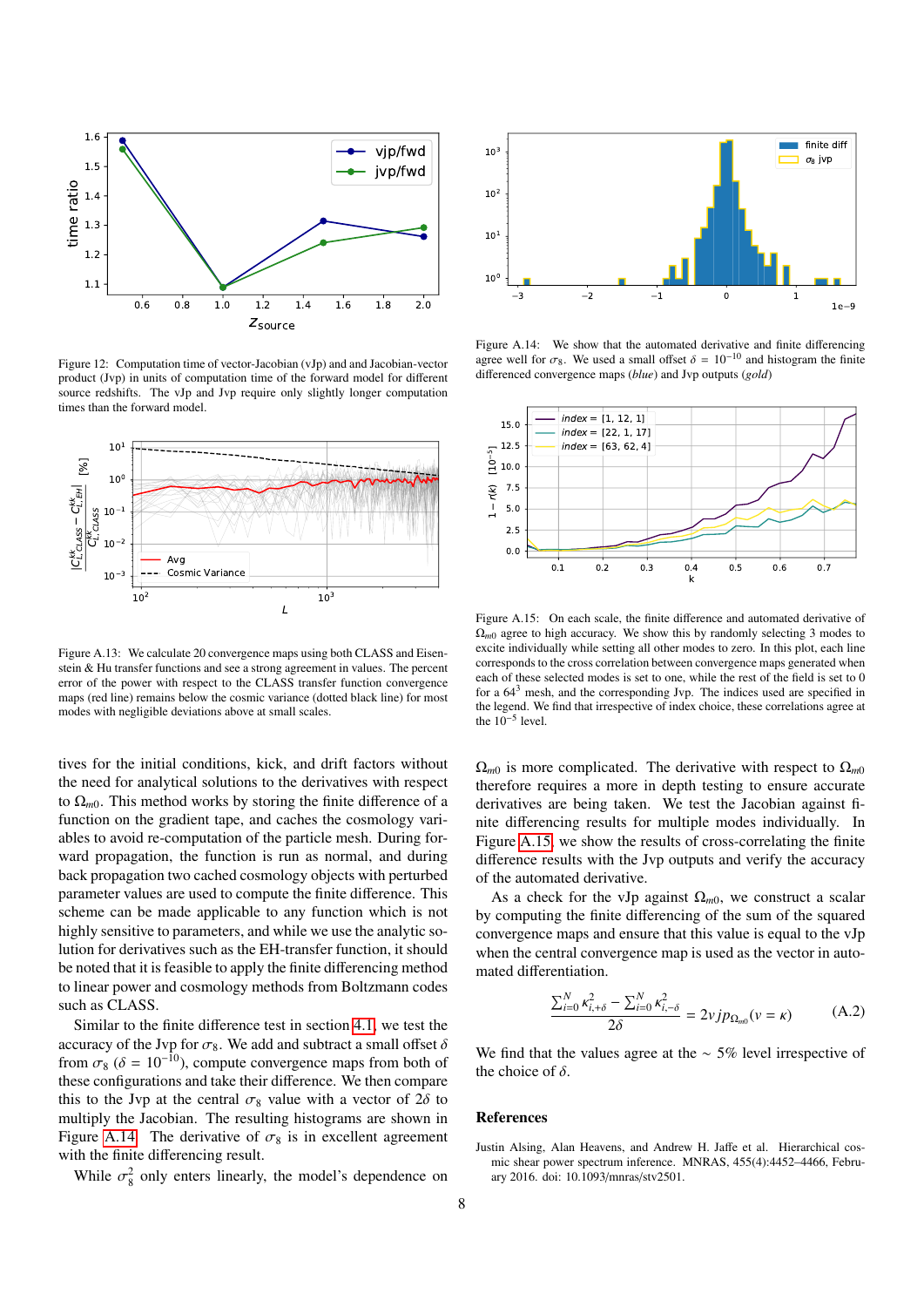- <span id="page-8-35"></span>Matthias Bartelmann and Matteo Maturi. Weak gravitational lensing. *Scholarpedia*, 12(1):32440, January 2017. doi: 10.4249/scholarpedia.32440.
- <span id="page-8-37"></span>Matthias Bartelmann and Peter Schneider. Weak gravitational lensing. *Phys. Rept.*, 340:291–472, 2001. doi: 10.1016/S0370-1573(00)00082-X.
- <span id="page-8-44"></span>Diego Blas, Julien Lesgourgues, and Thomas Tram. The Cosmic Linear Anisotropy Solving System (CLASS). Part II: Approximation schemes. J. Cosmology Astropart. Phys., 2011(7):034, July 2011. doi: 10.1088/ 1475-7516/2011/07/034.
- <span id="page-8-30"></span>Vanessa Böhm, Stefan Hilbert, and Maksim Greiner et al. Bayesian weak lensing tomography: Reconstructing the 3D large-scale distribution of matter with a lognormal prior. Phys. Rev. D, 96(12):123510, December 2017. doi: 10.1103/PhysRevD.96.123510.
- <span id="page-8-19"></span>V. F. Cardone, S. Camera, and R. Mainini et al. Weak lensing peak count as a probe of f(R) theories. MNRAS, 430(4):2896–2909, April 2013. doi: 10.1093/mnras/stt084.
- <span id="page-8-14"></span>William R. Coulton, Jia Liu, and Mathew S. Madhavacheril et al. Constraining neutrino mass with the tomographic weak lensing bispectrum. J. Cosmology Astropart. Phys., 2019(5):043, May 2019. doi: 10.1088/1475-7516/2019/ 05/043.
- <span id="page-8-34"></span>Biwei Dai and Uros Seljak. Learning effective physical laws for generating cosmological hydrodynamics with Lagrangian Deep Learning. *arXiv e-prints*, art. arXiv:2010.02926, October 2020.
- <span id="page-8-40"></span>Biwei Dai, Yu Feng, and Uroš Seljak. A gradient based method for modeling baryons and matter in halos of fast simulations. J. Cosmology Astropart. Phys., 2018(11):009, November 2018. doi: 10.1088/1475-7516/2018/11/ 009.
- <span id="page-8-33"></span>Biwei Dai, Yu Feng, and Uroš Seljak et al. High mass and halo resolution from fast low resolution simulations. J. Cosmology Astropart. Phys., 2020(4): 002, April 2020. doi: 10.1088/1475-7516/2020/04/002.
- <span id="page-8-10"></span>DES Collaboration, M. A. Troxel, N. MacCrann, and J. Zuntz et al. Dark Energy Survey Year 1 results: Cosmological constraints from cosmic shear. Phys. Rev. D, 98(4):043528, August 2018. doi: 10.1103/PhysRevD.98. 043528.
- <span id="page-8-16"></span>J. P. Dietrich and J. Hartlap. Cosmology with the shear-peak statistics. MN-RAS, 402(2):1049–1058, February 2010. doi: 10.1111/j.1365-2966.2009. 15948.x.
- <span id="page-8-43"></span>Daniel J. Eisenstein and Wayne Hu. Power Spectra for Cold Dark Matter and Its Variants. ApJ, 511(1):5–15, January 1999. doi: 10.1086/306640.
- <span id="page-8-1"></span>Euclid Collaboration, P. Paykari, T. Kitching, and H. Hoekstra et al. Euclid preparation. VI. Verifying the performance of cosmic shear experiments. A&A, 635:A139, March 2020. doi: 10.1051/0004-6361/201936980.
- <span id="page-8-38"></span>Yu Feng, Man-Yat Chu, and Uroš Seljak et al. FASTPM: a new scheme for fast simulations of dark matter and haloes. MNRAS, 463(3):2273–2286, December 2016. doi: 10.1093/mnras/stw2123.
- <span id="page-8-27"></span>Janis Fluri, Tomasz Kacprzak, and Aurelien Lucchi et al. Cosmological constraints with deep learning from KiDS-450 weak lensing maps. Phys. Rev. D, 100(6):063514, September 2019. doi: 10.1103/PhysRevD. 100.063514.
- <span id="page-8-13"></span>Liping Fu, Martin Kilbinger, and Thomas Erben et al. CFHTLenS: cosmological constraints from a combination of cosmic shear two-point and three-point correlations. MNRAS, 441(3):2725–2743, July 2014. doi: 10.1093/mnras/stu754.
- <span id="page-8-26"></span>Arushi Gupta, Jose Manuel Zorrilla Matilla, and Daniel Hsu et al. ´ Non-Gaussian information from weak lensing data via deep learning. Phys. Rev. D, 97(10):103515, May 2018. doi: 10.1103/PhysRevD.97. 103515.
- <span id="page-8-5"></span>J. Harnois-Déraps, D. Munshi, and P. Valageas et al. Testing modified gravity with cosmic shear. MNRAS, 454(3):2722–2735, December 2015. doi: 10. 1093/mnras/stv2120.
- <span id="page-8-4"></span>A. F. Heavens, T. D. Kitching, and L. Verde. On model selection forecasting, dark energy and modified gravity. MNRAS, 380(3):1029–1035, September 2007. doi: 10.1111/j.1365-2966.2007.12134.x.
- <span id="page-8-7"></span>Catherine Heymans, Emma Grocutt, and Alan Heavens et al. CFHTLenS tomographic weak lensing cosmological parameter constraints: Mitigating the impact of intrinsic galaxy alignments. MNRAS, 432(3):2433–2453, July 2013. doi: 10.1093/mnras/stt601.
- <span id="page-8-11"></span>Chiaki Hikage, Masamune Oguri, and Takashi Hamana et al. Cosmology from cosmic shear power spectra with Subaru Hyper Suprime-Cam first-year data. PASJ, 71(2):43, April 2019. doi: 10.1093/pasj/psz010.
- <span id="page-8-9"></span>H. Hildebrandt, M. Viola, and C. Heymans et al. KiDS-450: cosmological parameter constraints from tomographic weak gravitational lensing. MNRAS,

465(2):1454–1498, February 2017. doi: 10.1093/mnras/stw2805.

- <span id="page-8-2"></span>Wayne Hu. Dark energy and matter evolution from lensing tomography. Phys. Rev. D, 66(8):083515, October 2002. doi: 10.1103/PhysRevD.66. 083515.
- <span id="page-8-3"></span>Dragan Huterer. Weak lensing and dark energy. Phys. Rev. D, 65(6):063001, March 2002. doi: 10.1103/PhysRevD.65.063001.
- <span id="page-8-31"></span>Bhuvnesh Jain and Uroš Seljak. Cosmological Model Predictions for Weak Lensing: Linear and Nonlinear Regimes. ApJ, 484(2):560–573, July 1997. doi: 10.1086/304372.
- <span id="page-8-15"></span>Bhuvnesh Jain and Ludovic Van Waerbeke. Statistics of Dark Matter Halos from Gravitational Lensing. ApJ, 530(1):L1–L4, February 2000. doi: 10. 1086/312480.
- <span id="page-8-12"></span>M. Jarvis, G. Bernstein, and B. Jain. The skewness of the aperture mass statistic. MNRAS, 352(1):338–352, July 2004. doi: 10.1111/j.1365-2966.2004. 07926.x.
- <span id="page-8-28"></span>Jens Jasche and Francisco S. Kitaura. Fast Hamiltonian sampling for largescale structure inference. MNRAS, 407(1):29–42, September 2010. doi: 10.1111/j.1365-2966.2010.16897.x.
- <span id="page-8-29"></span>Jens Jasche and Benjamin D. Wandelt. Bayesian physical reconstruction of initial conditions from large-scale structure surveys. MNRAS, 432(2):894– 913, June 2013. doi: 10.1093/mnras/stt449.
- <span id="page-8-23"></span>T. Kacprzak, D. Kirk, and O. Friedrich et al. Cosmology constraints from shear peak statistics in Dark Energy Survey Science Verification data. MNRAS, 463(4):3653–3673, December 2016. doi: 10.1093/mnras/stw2070.
- <span id="page-8-36"></span>Martin Kilbinger. Cosmology with cosmic shear observations: a review. *Reports on Progress in Physics*, 78(8):086901, July 2015. doi: 10.1088/ 0034-4885/78/8/086901.
- <span id="page-8-6"></span>T. D. Kitching, A. F. Heavens, and L. Miller. 3D photometric cosmic shear. MNRAS, 413(4):2923–2934, June 2011. doi: 10.1111/j.1365-2966.2011. 18369.x.
- <span id="page-8-8"></span>T. D. Kitching, A. F. Heavens, and J. Alsing et al. 3D cosmic shear: cosmology from CFHTLenS. MNRAS, 442(2):1326–1349, August 2014. doi: 10.1093/ mnras/stu934.
- <span id="page-8-25"></span>Zack Li, Jia Liu, and Jose Manuel Zorrilla Matilla et al. Constraining neutrino ´ mass with tomographic weak lensing peak counts. Phys. Rev. D, 99(6): 063527, March 2019. doi: 10.1103/PhysRevD.99.063527.
- <span id="page-8-20"></span>Chieh-An Lin and Martin Kilbinger. A new model to predict weak-lensing peak counts. II. Parameter constraint strategies. A&A, 583:A70, November 2015. doi: 10.1051/0004-6361/201526659.
- <span id="page-8-21"></span>Jia Liu, Andrea Petri, and Zoltán Haiman et al. Cosmology constraints from the weak lensing peak counts and the power spectrum in CFHTLenS data. Phys. Rev. D, 91(6):063507, March 2015a. doi: 10.1103/PhysRevD.91. 063507.
- <span id="page-8-41"></span>Jia Liu, Simeon Bird, and Jose Manuel Zorrilla Matilla et al. MassiveNuS: ´ cosmological massive neutrino simulations. J. Cosmology Astropart. Phys., 2018(3):049, March 2018. doi: 10.1088/1475-7516/2018/03/049.
- <span id="page-8-22"></span>Xiangkun Liu, Chuzhong Pan, and Ran Li et al. Cosmological constraints from weak lensing peak statistics with Canada-France-Hawaii Telescope Stripe 82 Survey. MNRAS, 450(3):2888–2902, July 2015b. doi: 10.1093/mnras/ stv784.
- <span id="page-8-0"></span>LSST Science Collaboration, Paul A. Abell, Julius Allison, and Scott F. Anderson et al. LSST Science Book, Version 2.0. *arXiv e-prints*, art. arXiv:0912.0201, December 2009.
- <span id="page-8-18"></span>Laura Marian, Robert E. Smith, and Stefan Hilbert et al. Optimized detection of shear peaks in weak lensing maps. MNRAS, 423(2):1711–1725, June 2012. doi: 10.1111/j.1365-2966.2012.20992.x.
- <span id="page-8-17"></span>M. Maturi, C. Fedeli, and L. Moscardini. Imprints of primordial non-Gaussianity on the number counts of cosmic shear peaks. MNRAS, 416 (4):2527–2538, October 2011. doi: 10.1111/j.1365-2966.2011.18958.x.
- <span id="page-8-39"></span>Chirag Modi, Francois Lanusse, and Uros Seljak. FlowPM: Distributed TensorFlow Implementation of the FastPM Cosmological N-body Solver. *arXiv e-prints*, art. arXiv:2010.11847, October 2020.
- <span id="page-8-32"></span>Mustafa Mustafa, Deborah Bard, and Wahid Bhimji et al. CosmoGAN: creating high-fidelity weak lensing convergence maps using Generative Adversarial Networks. *Computational Astrophysics and Cosmology*, 6(1):1, May 2019. doi: 10.1186/s40668-019-0029-9.
- <span id="page-8-42"></span>P. J. E. Peebles. *Principles of Physical Cosmology*. Princeton University Press, 1993.
- <span id="page-8-24"></span>Austin Peel, Chieh-An Lin, and François Lanusse et al. Cosmological constraints with weak-lensing peak counts and second-order statistics in a largefield survey. A&A, 599:A79, March 2017. doi: 10.1051/0004-6361/